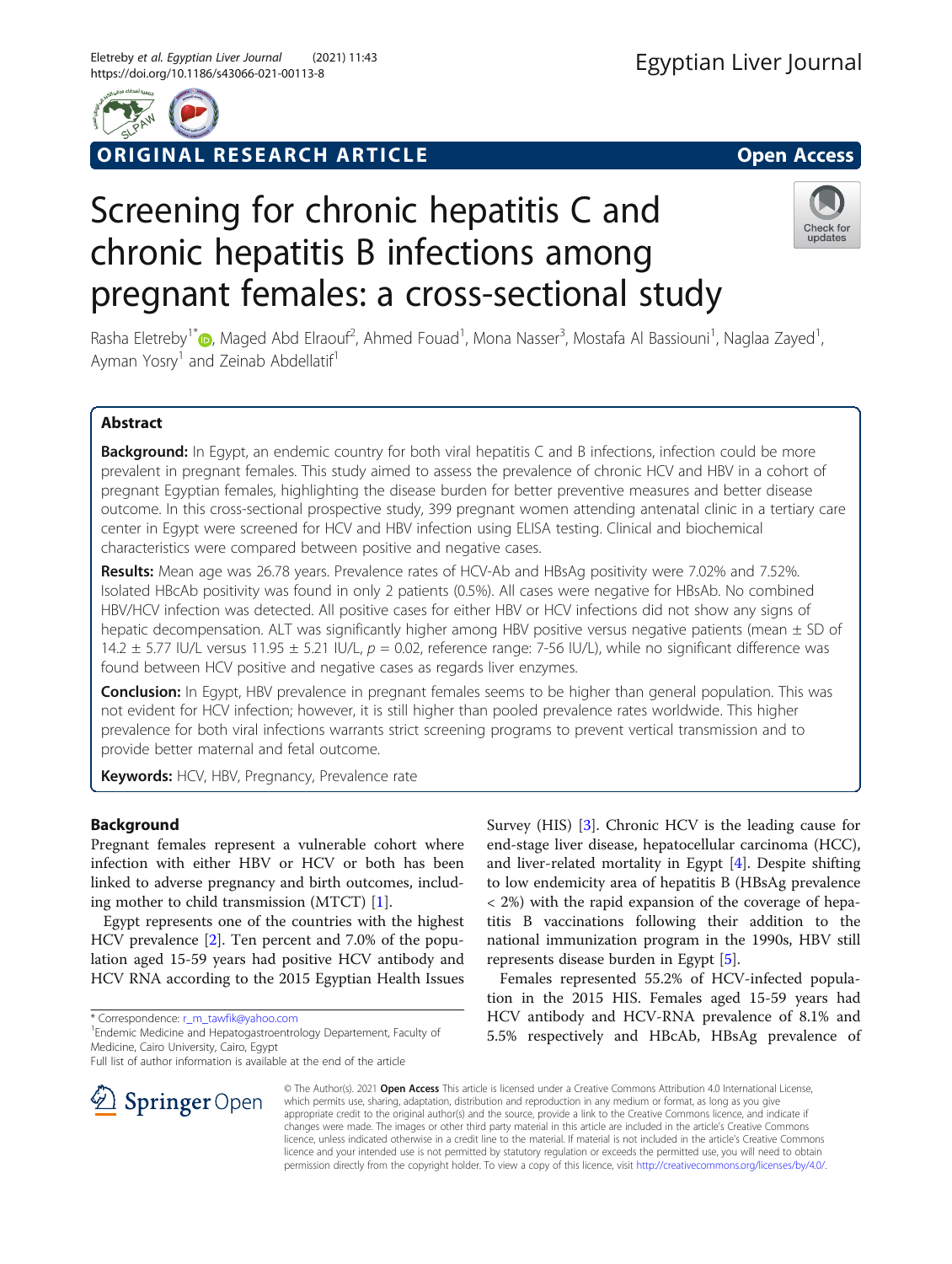13.2% and 1.2% [\[3](#page-4-0)]. This infection rate may reflect more prevalent infection among pregnant females.

Women in the child-bearing period can transmit the infection through vertical transmission to their babies. Vertical transmission was a major problem with HBV infection prior to the era of postexposure prophylaxis. Approximately, 85% of infants born to HBsAg and HBeAg positive women acquire HBV infection and about 30% of those born to HBeAg-negative mothers [[6\]](#page-4-0). Vertical transmission is also documented in HCV infection. A meta-analysis revealed a risk of 5.8% for children of HCV antibody, RNA–positive, HIV-negative women, and 10.8% for children of HCV antibody, RNA–positive HIV-positive mothers. This means that more than 1 in every 20 children born to chronically infected mother are HCV infected which is the primary transmission route among children [\[1](#page-4-0)]. In Egypt, an endemic country for both viral hepatitis infections, vertical transmission risk may be more prevalent than other regions.

Although females in the reproductive age have a slower rate of disease progression in chronic HCV or HBV than men [[7](#page-4-0)], liver fibrosis rates increase after menopause and become comparable to men [\[8](#page-4-0)]. This is principally because postmenopausal women have higher incidence of insulin resistance and metabolic syndrome, and due to loss of protective effects of estrogen [[9\]](#page-4-0).

In the current study, we screened a cohort of pregnant Egyptian females for HCV and HBV infections and assessed their liver disease status, clinical and laboratory characteristics with the objective of highlighting the disease burden, and, hence, need for development of guided policies for access to early preventive and therapeutic measures prior to childbearing targeting elimination and better outcomes for both mothers and their children.

## **Methods**

This is a cross-sectional prospective study that included 399 pregnant women attending to obstetric outpatients' clinic, Faculty of Medicine, Cairo University, Cairo, Egypt, in the period from January 2018 till September 2018.

All pregnant women in the first and second trimester of pregnancy who had no history of prior diagnoses or treatment of HCV or HBV were included.

Patients who were included in this study underwent the following:

- 1. Informed consent: All patients enrolled had signed informed consent including the study procedures. The study was conducted according to Helsinki Declaration [[10](#page-4-0)].
- 2. Full history taking: including age, sex, residence, presence of hypertension or diabetes, possible risk factors for viral hepatitis acquisition as previous

operation or blood transfusion, possible past maternal or fetal complications as history of previous miscarriage, previous preterm labor, still birth or dead fetus, and history of complications during previous pregnancy as postpartum hemorrhage. Past history of chronic liver disease and family history of liver disease.

- 3. Clinical assessment: with special emphasis on manifestations suggestive of chronic liver disease.
- 4. Laboratory investigations including: Liver biochemical profile in the form of aspartate aminotransferase (AST), alanine aminotransferase (ALT)
- 5. Viral hepatitis markers (HBsAg, HBcTotal, HBsAb, HCV Ab) were tested using ELISA technique.
- Prevalence rate of HCV and HBV infections was assessed in the study population with analysis of their demographic and laboratory data.
- Positive cases for HCV and/or HBV infection were counseled. Patients with hepatitis B were managed according to guidelines either during or after pregnancy and were counseled to give their babies hepatitis B immune-globulins at birth and the routine hepatitis B vaccine schedule. Although treatment for hepatitis C was deferred after pregnancy for fear of teratogenicity or adverse pregnancy outcome. They were also counseled to defer treatment after lactation for those who were willing to lactate as direct acting antivirals for HCV treatment are not well studied during lactation.

#### Statistical analysis

Descriptive statistics were done; categorical variables were presented as frequency (%) and numerical ones as mean (SD) or median (IQR).

Comparison between two groups was done using the Chi-square test or Fischer's exact for categorical variables and the independent samples t test or Mann-Whitney's test as appropriate for numerical variables.

P values <0.05 were deemed significant. STATA 15 was used for the analysis.

## Results

Mean age was 26.78 years. Thirty-nine patients (9.77%) were diabetic, 28 patients (7.02%) were hypertensive. In total, 84.96% of participants were in the second trimester. Other demographic and clinical data are shown in Table [1.](#page-2-0)

Prevalence rates of HCV-Ab and HBsAg positivity were 7.02% and 7.52%. Isolated HBcAb positivity was found in only 2 patients (0.5%). All cases were negative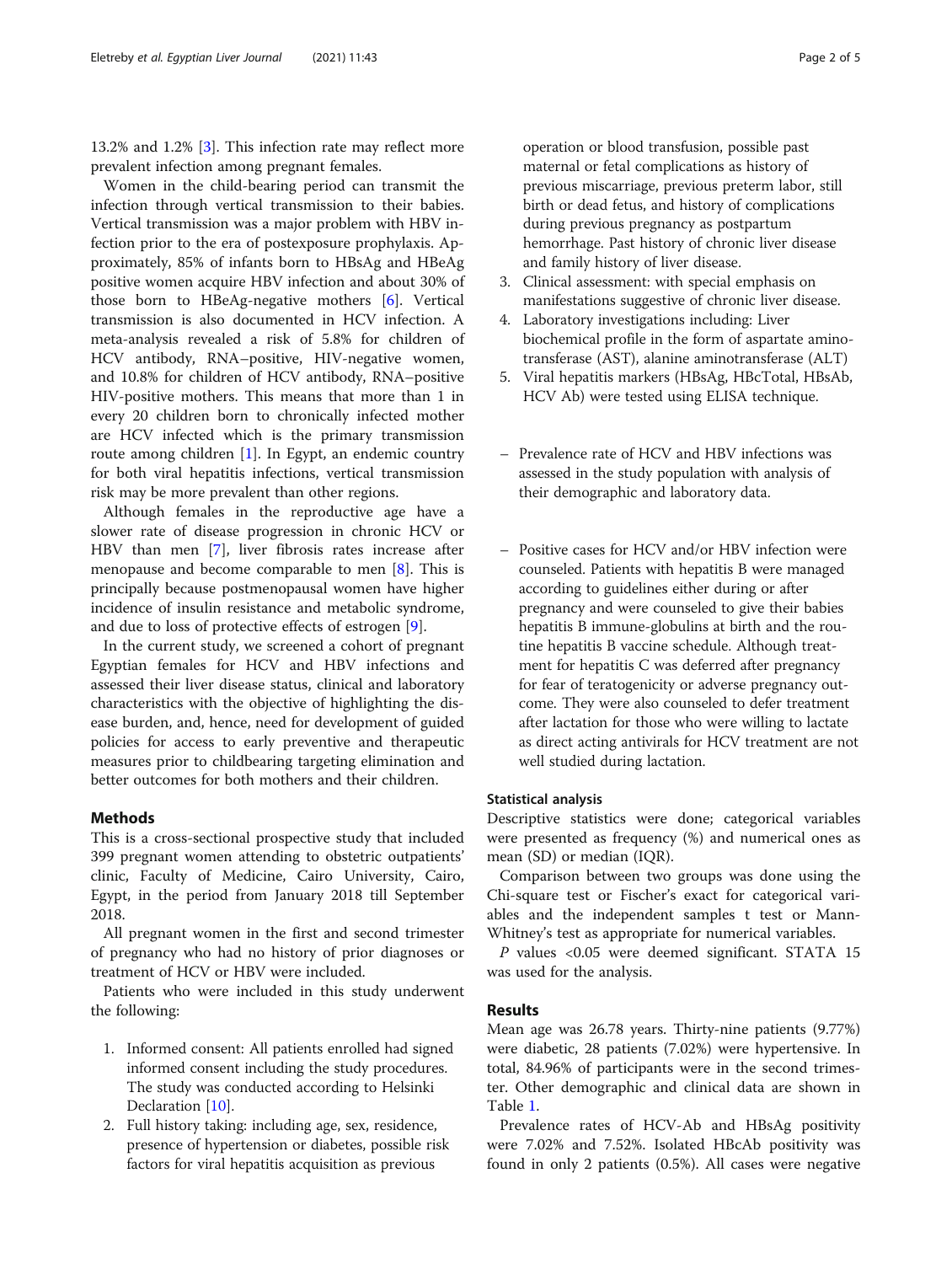### <span id="page-2-0"></span>Table 1 Demographic, risk factors, and clinical data of the study population (number = 399)

|                           | (Number = 399)            |
|---------------------------|---------------------------|
|                           |                           |
|                           | 28 (22-30)                |
|                           | 18-37                     |
|                           |                           |
|                           | 219 (54.89%)/180 (45.11%) |
|                           | 39 (9.77%)                |
|                           | 28 (7.02%)                |
| 1 <sup>st</sup> trimester | 60 (15.04%)               |
| 2 <sup>nd</sup> trimester | 339 (84.96%)              |
|                           | 36 (9.02%)                |
|                           | 30 (7.52%)                |
|                           | 47 (11.78%)               |
|                           | 54 (13.53%)               |
|                           | 26 (6.52%)                |
|                           | 30 (7.52%)                |
|                           | 33 (8.27%)                |
|                           | 23 (5.76%)                |
|                           |                           |

for HBsAb. No combined HBV/HCV infection was detected (Table 2).

No significant difference was found between HBV or HCV positive cases and those with negative markers as regards demographic or clinical data apart from hypertension that was detected in a significantly higher ratio in HBV positive cases versus those with negative markers or HCV positive cases (16.67% versus 6.78% and 0%) (Table [3\)](#page-3-0).

All positive cases for either HBV or HCV infections did not show any signs of hepatic decompensation. ALT was significantly higher among HBV positive versus negative patients (median (IQR) 13 (10-19) versus 12 (8- 15),  $p = 0.03$ ), while no significant difference was found between HCV positive and negative cases as regards liver enzymes (Tables [4](#page-3-0) and [5](#page-4-0)).

## **Discussion**

Although Egypt is an endemic country to both viral hepatitis C (HCV) and B (HBV) infections, there is

Table 2 Prevalence of HCV and HBV among the study population (number = 399)

|                          | Number (%)  |
|--------------------------|-------------|
| HCV Ab positivity        | 28 (7.02%)  |
| HBsAg positive           | 30 (7.52%)  |
| HBcAb positive           | 32 (8.02%)  |
| Positive HBcAb and HBsAg | 30 (7.52%)  |
| Positive HBcAb and HBsAb | $0(0.0\%)$  |
| Isolated HBcAb positive  | $2(0.50\%)$ |

limited data on their related burden among pregnant women. In the current study, we aimed to assess the prevalence of chronic HCV and HBV in a cohort of pregnant Egyptian females highlighting the disease burden for better preventive measures.

Results of the current study revealed prevalence rates of HCV-Ab and HBsAg positivity of 7.02% and 7.52% respectively. Isolated HBcAb positivity was found in only 2 patients (0.5%). All cases were negative for HBsAb. No combined HBV/HCV infection was detected.

HCV Ab prevalence among pregnant females in the current study (7.02%) matches with the general prevalence of HCV in 2015 Egyptian Health Issues Survey (HIS) for females aged 15-59 years who had HCV antibody and HCV-RNA prevalence rates of 8.1% and 5.5% respectively [[3\]](#page-4-0). On the other side, it is higher than the rate of HCV Ab positivity found in the systematic review and meta-analysis conducted by Binga and collaegues in 2019 to determine the magnitude of HCV and HBV infections among pregnant women living in 30 countries in Africa; they reported a pooled prevalence rate of 3.4% for HCV Ab positivity and 6.8% for HBsAg positivity [\[11\]](#page-4-0). High prevalence rate in our study may be explained by the findings that 42.8% of HCV Ab positive females had rural residence, and 46.41% of them had previous pregnancy-related complications including miscarriage and still birth, also 7.14% of them had history of previous operations. In such situations (miscarriage, stillbirth, previous operations), poor implementation of infection control measures in the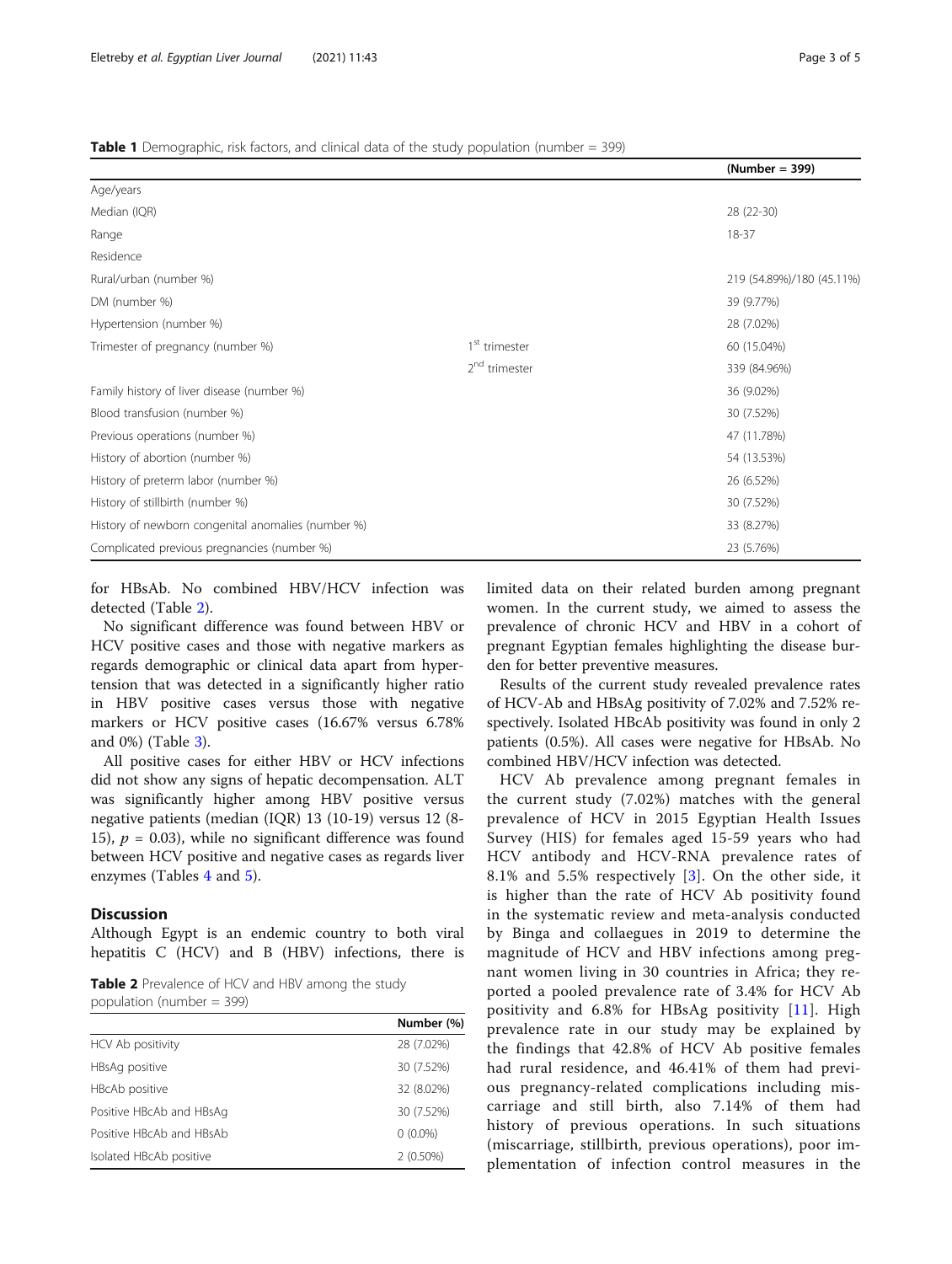<span id="page-3-0"></span>Table 3 Demographic, risk factors, and clinical data of females with positive versus negative hepatitis markers

|                                   | HCV positive $(n = 28)$ | HBV positive $(n = 30)$ | Negative hepatitis markers<br>$(n = 339)$ | P    |
|-----------------------------------|-------------------------|-------------------------|-------------------------------------------|------|
| Age<br>Median (IQR)               | 28 (23-29.5)            | 24.5 (21-29)            | 28 (22-30)                                | 0.5  |
| Residence<br>Rural/urban          | 12/16                   | 16/14                   | 190/149                                   | 0.4  |
| DM <sup>*</sup>                   | 4 (14.28%)              | 4 (13.33%)              | 31 (9.14%)                                | 0.5  |
| Hypertension*                     | $\mathbf 0$             | 5 (16.67%)              | 23 (6.78%)                                | 0.04 |
| Blood transfusion*                | 1(3.57%)                | $3(10\%)$               | 26 (7.67%)                                | 0.6  |
| Previous operations*              | 2(7.14%)                | 5 (16.67%)              | 40 (11.80%)                               | 0.6  |
| Family history of liver disease*  | 2(7.14%)                | $1(3.33\%)$             | 33 (9.73%)                                | 0.6  |
| History of abortion*              | 6(21.43%)               | 4 (13.33%)              | 43 (12.68%)                               | 0.4  |
| History of preterm labor*         | 2(7.14%)                | $\mathbf{0}$            | 24 (7.08%)                                | 0.4  |
| History of stillbirth*            | 2(7.14%)                | $3(10\%)$               | 25 (7.37%)                                | 0.8  |
| Complicated previous pregnancies* | 3 (10.7%)               | 0                       | 20 (5.90%)                                | 0.2  |

\*Data are given as number (%)

hospital and especially in the operation rooms and lack of awareness about transmission of these blood born viral infections may contribute to the higher transmission and prevalence rates. This finding necessitates application of strong awareness and screening programs for females in childbearing period prior to marriage or conception to offer treatment with direct acting antiviral therapy with high efficacy and tolerability to avoid risk of vertical transmission and for better maternal outcomes.

In the current study, HBsAg positivity rate (7.52%) is much higher than that detected in 2015 Egyptian Health Issues Survey (HIS) for females aged 15-59 years who had prevalence rate of 1.2% for HBsAg [[3](#page-4-0)]. It is also much higher than the pooled prevalence found in a systematic review and meta-analysis conducted on the frequency of HBsAg in pregnant women from Eastern Mediterranean and Middle Eastern countries by Malekifar and colleagues in 2018, where pooled prevalence in pregnant Egyptian females was 3.2% [\[12\]](#page-4-0). This higher rate may reflect lack of awareness and poor compliance of these females to the compulsory HBV vaccination in their childhood especially that 54.89% of them were from rural areas with poor socioeconomic conditions. It also gives insight on the mandatory screening for HBV in pregnant females even with the nationwide application of vaccination programs to save the newborns from getting HBV infected via vertical transmission with application of proper preventive measures including immunoglobulin administration and HBV vaccination of the newborn in the first few hours of his life according to the most recent guidelines [[13\]](#page-4-0).

It appears that women in child-bearing period (CBP) have a slower rate of disease progression in viral hepatitis than men and postmenopausal females [[7\]](#page-4-0). This may be attributed to the protective effect of estrogen in females of the CBP. Estrogen in the liver seems to protect the hepatocytes from inflammatory injury, oxidative stress, and cell death [\[14](#page-4-0)]. In the current study, no significant difference was found between HCV positive and negative cases as regards liver enzymes. And although ALT was significantly higher among HBV positive versus negative patients, all values were within normal ranges. However, risk of disease progression increases after menopause with loss of hormonal protective effects [[8\]](#page-4-0).

Main limitations of our study are being in one center; however, being in a tertiary hospital, it represents a referral center for different destinations, next is the absence of confirmatory PCR results, although all positive patients were referred to specialized clinics for further follow-up for both mothers and neonates.

**Table 4** Liver enzymes in HCV positive versus negative cases and HBV positive versus negative cases

|            | <b>HCV</b> positive | Non-HCV   | <i>p</i> value | <b>HBV</b> positive | Non-HBV    | <i>p</i> value |
|------------|---------------------|-----------|----------------|---------------------|------------|----------------|
| ALT (IU/L) | 10.5 (7.5-15)       | 12 (9-15) | 0.4            | 13 (10-19)          | $12(8-15)$ | 0.03           |
| AST (IU/L) | $2(7-14)$           | '2 (9-17) | 0.4            | $1.5(9-16)$         | 12 (9-16)  | 0.8            |